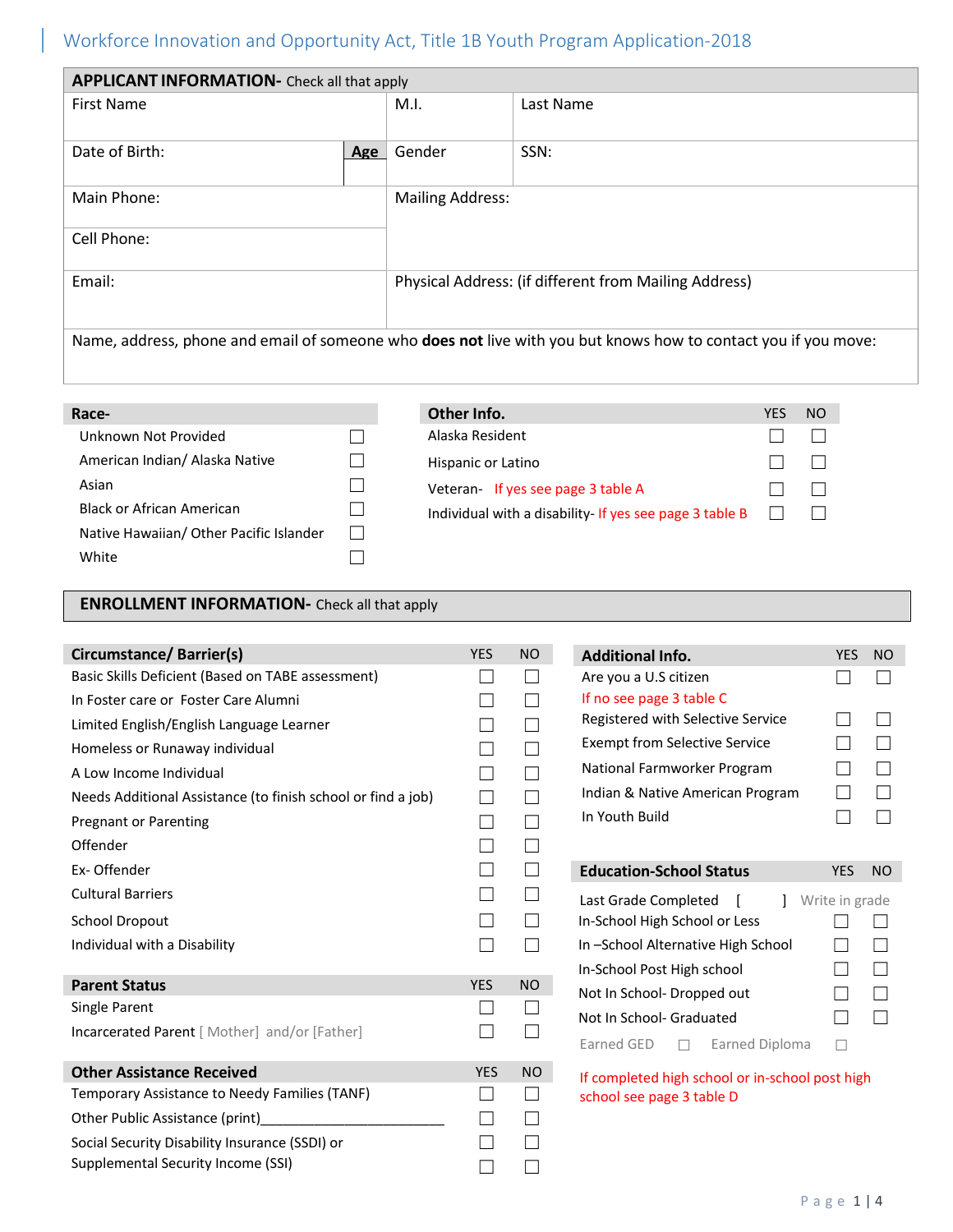# Workforce Innovation and Opportunity Act, Title 1B Youth Program Application-2018

| <b>Employment-Status at enrollment</b>                                                                                                                                                                                                                                                                                                                                                                                                                                                                                                                     | <b>YES</b>                                                       | NO                                                                                          |                                                                                                                                                                                                                                                                                                                                                                                                                                                                                                                                                                                                                 | <b>YES</b> | <b>NO</b> |                                                    |          |
|------------------------------------------------------------------------------------------------------------------------------------------------------------------------------------------------------------------------------------------------------------------------------------------------------------------------------------------------------------------------------------------------------------------------------------------------------------------------------------------------------------------------------------------------------------|------------------------------------------------------------------|---------------------------------------------------------------------------------------------|-----------------------------------------------------------------------------------------------------------------------------------------------------------------------------------------------------------------------------------------------------------------------------------------------------------------------------------------------------------------------------------------------------------------------------------------------------------------------------------------------------------------------------------------------------------------------------------------------------------------|------------|-----------|----------------------------------------------------|----------|
| Employed                                                                                                                                                                                                                                                                                                                                                                                                                                                                                                                                                   | $\mathbf{L}$                                                     | $\vert \ \ \vert$                                                                           | Unemployed                                                                                                                                                                                                                                                                                                                                                                                                                                                                                                                                                                                                      |            | L         |                                                    |          |
| Employed but received notice of termination<br>Displaced Homemaker                                                                                                                                                                                                                                                                                                                                                                                                                                                                                         | $\vert \ \ \vert$                                                | $\vert \ \ \vert$                                                                           | Not in Labor Force                                                                                                                                                                                                                                                                                                                                                                                                                                                                                                                                                                                              |            | H         |                                                    |          |
| Employment-Unemployment Insurance (UI)<br>Claimant Referred by RSREA<br>Claimant NOT Referred by RSREA<br>Claimant Exempt From Work Search<br><b>Additional Information- Employment History</b>                                                                                                                                                                                                                                                                                                                                                            | <b>YES</b><br>ப<br>$\overline{\phantom{a}}$<br>$\vert \ \ \vert$ | <b>NO</b><br>$\perp$<br>$\perp$<br>$\mathsf{L}$                                             | Exhaustee-(received UI in past 5 years)<br>Neither claimant on UI or exhaustee<br>Are you currently receiving UI benefits                                                                                                                                                                                                                                                                                                                                                                                                                                                                                       |            |           | <b>YES</b><br><b>YES</b>                           | NO<br>NO |
|                                                                                                                                                                                                                                                                                                                                                                                                                                                                                                                                                            |                                                                  |                                                                                             | Have you ever been laid off from a job                                                                                                                                                                                                                                                                                                                                                                                                                                                                                                                                                                          |            |           |                                                    |          |
| Dates worked: National Contract of the United States worked:                                                                                                                                                                                                                                                                                                                                                                                                                                                                                               |                                                                  |                                                                                             |                                                                                                                                                                                                                                                                                                                                                                                                                                                                                                                                                                                                                 |            |           |                                                    |          |
|                                                                                                                                                                                                                                                                                                                                                                                                                                                                                                                                                            |                                                                  |                                                                                             |                                                                                                                                                                                                                                                                                                                                                                                                                                                                                                                                                                                                                 |            |           |                                                    |          |
| <u> 1989 - Johann Harry Harry Harry Harry Harry Harry Harry Harry Harry Harry Harry Harry Harry Harry Harry Harry</u>                                                                                                                                                                                                                                                                                                                                                                                                                                      |                                                                  |                                                                                             |                                                                                                                                                                                                                                                                                                                                                                                                                                                                                                                                                                                                                 |            |           |                                                    |          |
| <b>INCOME ELIGIBLITY</b>                                                                                                                                                                                                                                                                                                                                                                                                                                                                                                                                   |                                                                  |                                                                                             |                                                                                                                                                                                                                                                                                                                                                                                                                                                                                                                                                                                                                 |            |           |                                                    |          |
| Please list all family members and their total earned income during the past 6 months.<br>Enter a zero in the income column if the person had no earnings or income. Family is defined as two or more persons related by<br>blood, marriage, or decree of court that are living in a single residence, and are included in one or more of the following<br>categories:<br>(A) A husband, wife, and dependent children; or (B) A parent or guardian and dependent children; or (C) A husband and wife.<br>(Decree of court means guardianship or adoption.) |                                                                  |                                                                                             |                                                                                                                                                                                                                                                                                                                                                                                                                                                                                                                                                                                                                 |            |           |                                                    |          |
| \$<br>List household income for prior 6 months:<br>List Number of family members in household:<br><b>2017 POVERTY GUIDELINES FOR ALASKA</b><br>For families/households with more than 8 persons, add<br>\$5,230 for each additional person.<br>Number in<br>Poverty Level<br>12 month Limit<br>Household<br>\$15,060<br>1<br>$\overline{2}$<br>\$20,290<br>3<br>\$25,520<br>\$30,750<br>4<br>5<br>\$35,980<br>\$41,210<br>6<br>7<br>\$46,440<br>8<br>\$51,670                                                                                              | Poverty Level<br>6 Month Limit                                   | \$7,530<br>\$10,145<br>\$12,760<br>\$15,375<br>\$17,990<br>\$20,605<br>\$23,220<br>\$25,835 | Do NOT include:<br>Alaska Permanent Fund Dividend<br>٠<br>Unemployment Insurance<br>۰<br>Alaska Temporary Assistance Program (ATAP)<br>۰<br>Temporary Assistance to Needy Families (TANF)<br>۰<br>Tribal Temporary Assistance to Needy Families<br>$\bullet$<br><b>Tribal General Assistance</b><br>$\bullet$<br><b>General Assistance</b><br>$\bullet$<br>Refugee Cash Assistance<br>$\bullet$<br>Workers Compensation lump sum settlement<br>۰<br>Supplemental Security Income (SSI)<br>$\bullet$<br>Aid to the Disabled<br>$\bullet$<br>Aid to the Blind<br>$\bullet$<br>Senior Assistance<br>۰<br>$\bullet$ |            |           | Military Income (active duty or veterans benefits) |          |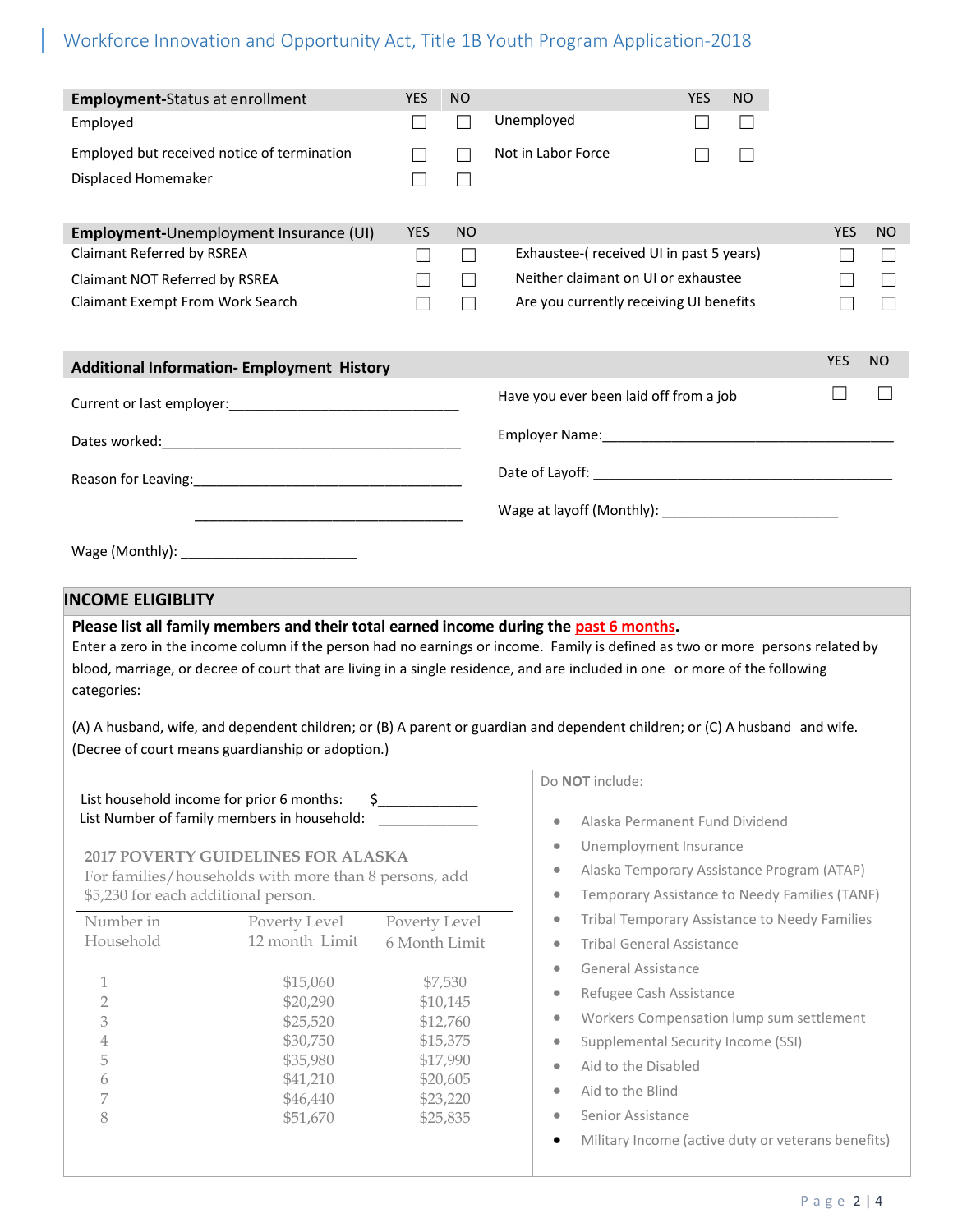# Workforce Innovation and Opportunity Act, Title 1B Youth Program Application-2018

### **Table A**

| <b>Veteran-Continued</b>                                                                                                         | YES | <b>NO</b> |                                                       | <b>YES</b> | NO. |
|----------------------------------------------------------------------------------------------------------------------------------|-----|-----------|-------------------------------------------------------|------------|-----|
| Veteran who served less than 180 days                                                                                            |     |           | Campaign veteran                                      |            |     |
| Eligible veteran served 180 days or more                                                                                         |     |           | Veteran with a disability                             |            |     |
| Veteran with a disability defined by veterans<br>administration                                                                  |     |           | Have you attend a TAP workshop in the past 3<br>years |            |     |
| Separated from the service within the past 48 months                                                                             |     |           |                                                       |            |     |
| Are you on active military duty status and within 24<br>months of retirement or 12 months of separation from<br>the armed forces |     |           |                                                       |            |     |

#### **Table B**

| <b>Individual With a Disability- Continued</b> | <b>Yes</b> | <b>No</b> |                                                                             | Yes | No. |
|------------------------------------------------|------------|-----------|-----------------------------------------------------------------------------|-----|-----|
| Physical/ Chronic Health Condition             |            |           | Individual With A Disability IEP Participant                                |     |     |
| Physical/ Mobility Impairment                  |            |           | Disability- has 504 Plan                                                    |     |     |
| Mental Health Disability                       |            |           | Received services from State Developmental<br><b>Disability Association</b> |     |     |
| <b>Blindness or Low Vision</b>                 |            |           | Individual With A Disability SDDA Services                                  |     |     |
| Deaf/Hard-of-Hearing                           |            |           | Individual With A Disability LSMHA Services                                 |     |     |
| Learning Disability                            |            |           | Individual With A Disability Medicaid HCBS<br>Service                       |     |     |
| Developmental/ Intellectual Disability         |            |           | Individual With A Disability Work Setting                                   |     |     |
| I do not wish to disclose a Disability         |            |           | Individual W/Disability Type Customized<br><b>Employment Services</b>       |     |     |
|                                                |            |           | Individual With A Disability Financial<br>Capability                        |     |     |
|                                                |            |           |                                                                             |     |     |

| U.S. Citizen-Additional info. |     |    |
|-------------------------------|-----|----|
|                               | YES | NO |
| Permanent Resident Alien      |     |    |
| Refugee or Parolee            |     |    |
| <b>Temporary Work Permit</b>  |     |    |
| Other:                        |     |    |
|                               |     |    |
|                               |     |    |
|                               |     |    |

## **Table C Table D**

| <b>Education-</b> Highest Education Level Completed          |     |    |  |  |
|--------------------------------------------------------------|-----|----|--|--|
|                                                              | Yes | Nο |  |  |
| No education level completed                                 |     |    |  |  |
| Completed one or more years of post-<br>secondary education  |     |    |  |  |
| Bachelor's Degree                                            |     |    |  |  |
| Education beyond the Bachelor's Degree                       |     |    |  |  |
| Attained a High School Diploma                               |     |    |  |  |
| Attained a GFD                                               |     |    |  |  |
| Attained a Certificate of                                    |     |    |  |  |
| Attendance/Completion of IEP (Youth with<br>disability only) |     |    |  |  |
| Attained other Post-Secondary Degree or<br>Cert.             |     |    |  |  |
| Attained Associates Diploma or Degree                        |     |    |  |  |